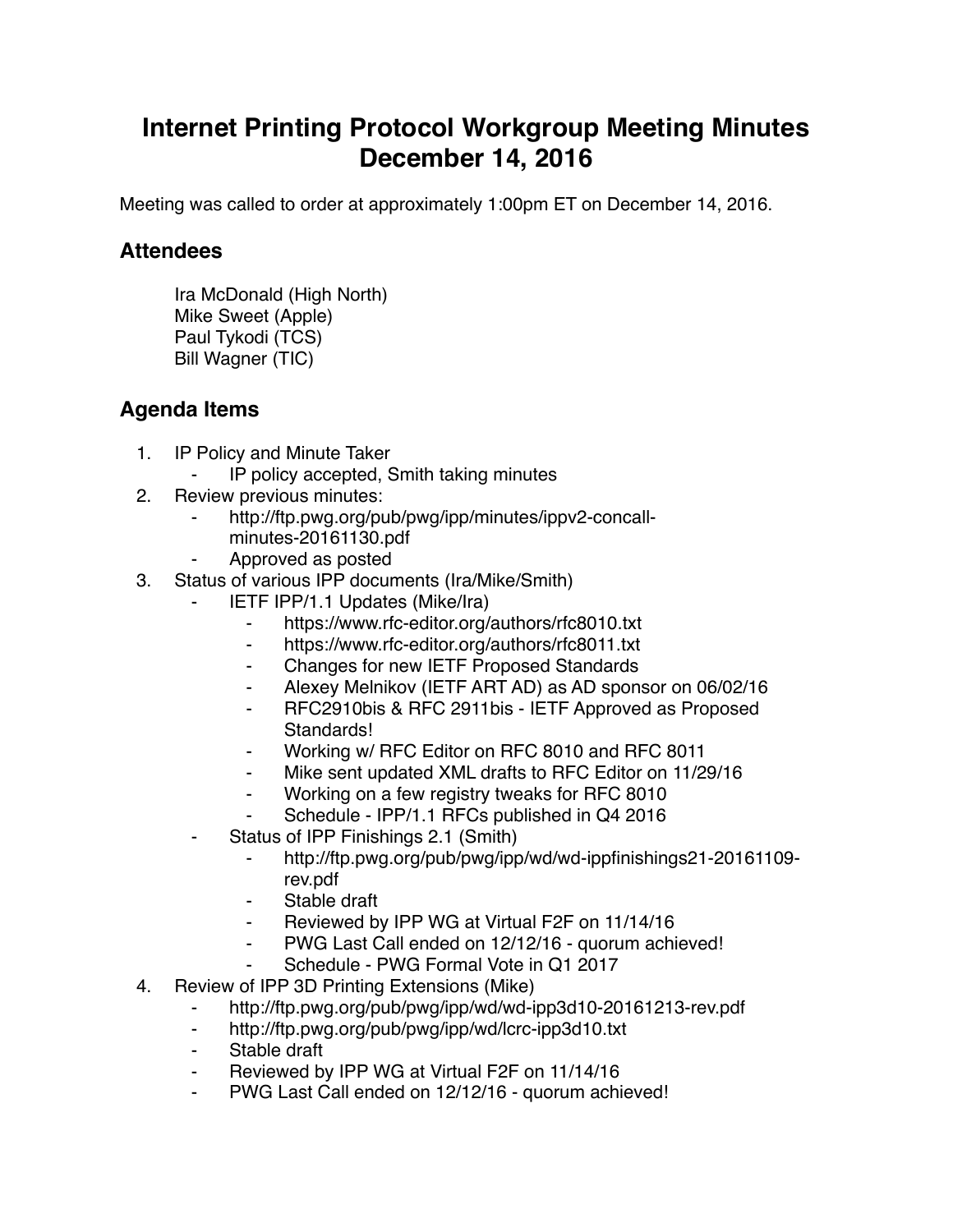- ⁃ LCRC comments and responses on 12/13/16
- ⁃ Deferring review until January 11 meeting to allow more members to participate
- Schedule PWG Formal Vote in Q1 2017
- 5. Review of IPP System Service (Ira/Mike)
	- http://ftp.pwg.org/pub/pwg/ipp/wd/wd-ippsystem10-20161211-rev.pdf
	- ⁃ Interim draft
	- ⁃ Reviewed by IPP WG on 11/30/16
	- ⁃ Schedule Prototype draft in Q1 2017
	- ⁃ Section 4.6:
		- ⁃ Line 644: "an allocation scope" instead of "a scope of allocation"
	- ⁃ Section 5.10:
		- Line 887 (note 1): Duplicate "the" in '... MUST support the the "requesting-user-vcard"...'
	- ⁃ Section 6.1.2:
		- Line 914: Subscription typo (missing s)
	- Global: Remove unnecessary references from request/response attributes in operation definitions.
		- ⁃ Like in 6.2.1.2 and 6.2.2.2
	- ⁃ Section 6.2.5 (Install-Resource):
		- Line 1420-1422: If the Resource object's "resource-state" is not 'available' or the "resource-state-reasons" includes 'installrequested', then the System MUST ...
		- Line 1423: "The System MUST validate ANY Resource signature supplied in a previous Send-Resource-Data operation ..."
		- Lines 1425-1426: Break out ETSI and IETF as examples for validation, add NIST and EU validation as well. (MUST validate, but no conformance requirement for a particular signature/validation technology)
		- ⁃ Line 1428: Start new paragraph before "The System MUST...", add "If accepted, the System ..." to the start
		- Line 1434: Reorder system-state discussion.
	- Global: Make sure state changes in operation descriptions are not buried
	- **Section 6.2.5.1:** 
		- Line 1440: Missing period at end of sentence.
	- **Section 6.2.5.2:** 
		- The System returns the following attributes in response to the Install-Resource request
	- Global: Clean up responses to be "the System returns ..." (no conformance requirements about returning a response, just for the attributes/values returned)
	- ⁃ Section 6.2.6:
		- ⁃ "If the Resource object's "resource-state" is not 'pending'" (nothing more needed)
		- Make same sorts of changes here for validation as in 6.2.5
		- Split state change into separate paragraph, "if accepted", etc.
	- **Section 6.2.6.1:**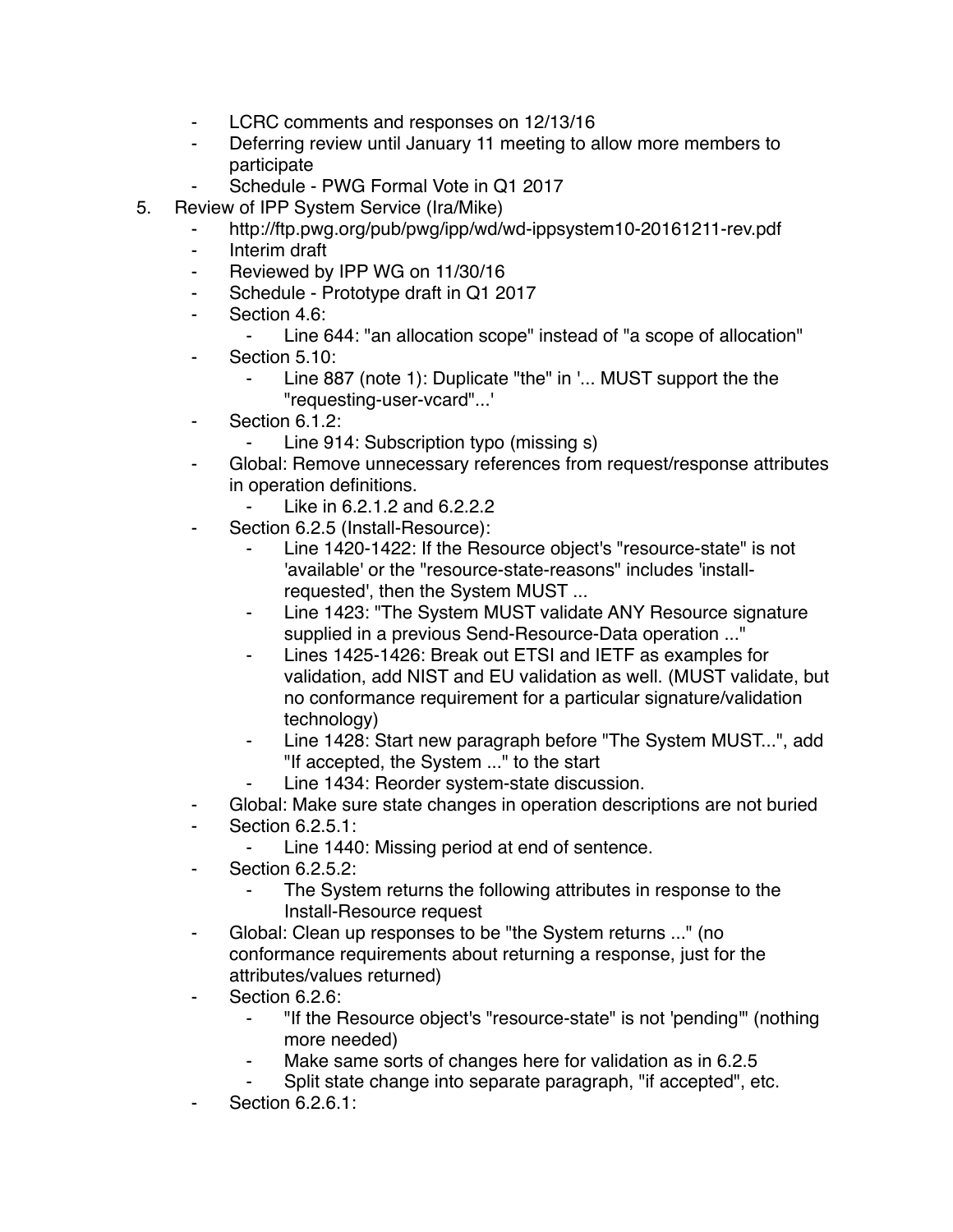- For future discussion: do we want "resource-format" in Send-Resource-Data (like Send-Document)? And remove from Create-Resource?
	- ⁃ Needs more thought implementation considerations for validation and accounting/access control/resource restrictions
	- **HTTP PUT includes MIME media type**
	- ⁃ Create-Job doesn't allow document-format, so Create-Resource shouldn't?
		- But still need resource-type up front...
		- ⁃ and then Create-Resource could return the supported resource-format values for a given type?
- **Section 7.1.11:** 
	- Q: Does resource-signature override embedded signature(s)?
		- A: Effectively yes, can be used to provide alternate signature if the embedded signature has been invalidated (compromised keys, CA, algorithm, etc.)
	- Need to define precedence, also what to do if signatures invalidated after installation, etc.
		- Lots of security considerations here, need to tread carefully...
- Add signature validation to security considerations
	- Usual references.
	- Don't reject simply because certificate has expired as long as signature was generated prior to expiration that should be OK unless the certificate/keys/algorithms have been compromised, etc.
- What about "encrypted" resources?
	- ⁃ Mention in security considerations, but require that such encryption needs to be transparent to IPP operations (just passing blob of data)
	- No operation to read resources from system, just reference installed resources (encryption is an implementation detail)
	- Encryption of data in transit covered by TLS
- Global: Double-check for obsoleted RFCs (3381 and 3382)

## **Next Steps / Open Actions**

- Next IPP WG conference calls January 11 and 25, 2017 at 1pm ET
- Review PWG Last Call comments for both IPP Finishings 2.1 and IPP 3D Printing Extensions
- Action: Mike to look at document template to fix level 3 headings which are not bold (ONGOING - template was correct, Mike will look at the System Service document instead)
- Action: Mike to supply updated resource object life cycle figure to Ira (DONE Ira grabbed a hi-res version)
- Action: Mike to send IANA IPP registry updates to Ira (PENDING)
- Action: Mike to add output-bin registration to IANA IPP registry (PENDING)